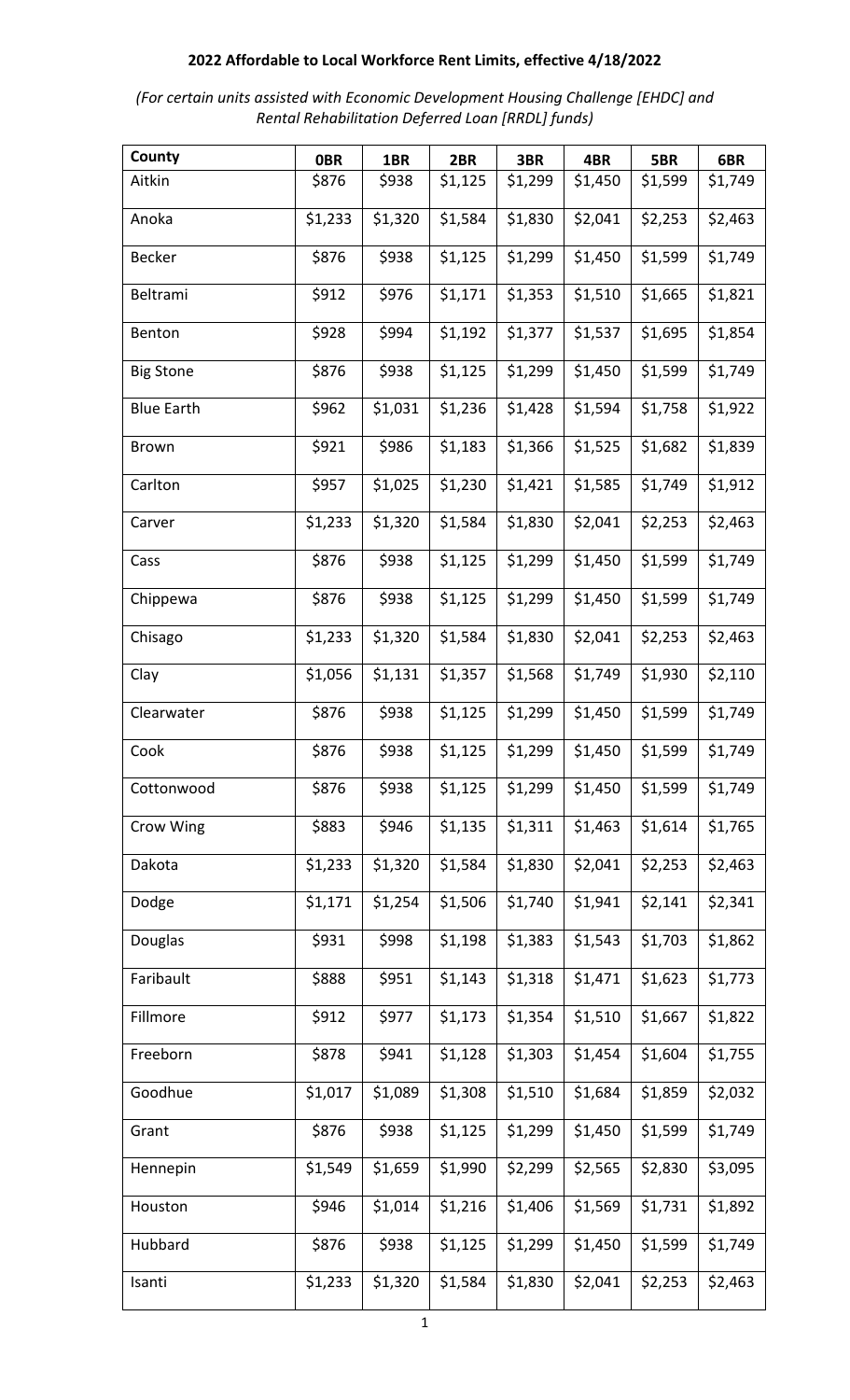| (For certain units assisted with Economic Development Housing Challenge [EHDC] and |
|------------------------------------------------------------------------------------|
| Rental Rehabilitation Deferred Loan [RRDL] funds)                                  |

| County            | <b>OBR</b> | 1BR     | 2BR     | 3BR     | 4BR     | 5BR     | 6BR     |
|-------------------|------------|---------|---------|---------|---------|---------|---------|
| Itasca            | \$876      | \$938   | \$1,125 | \$1,299 | \$1,450 | \$1,599 | \$1,749 |
| Jackson           | \$879      | \$941   | \$1,129 | \$1,304 | \$1,455 | \$1,605 | \$1,755 |
| Kanabec           | \$879      | \$942   | \$1,130 | \$1,305 | \$1,456 | \$1,606 | \$1,757 |
| Kandiyohi         | \$879      | \$941   | \$1,129 | \$1,304 | \$1,455 | \$1,605 | \$1,755 |
| Kittson           | \$877      | \$939   | \$1,128 | \$1,302 | \$1,453 | \$1,604 | \$1,753 |
| Koochiching       | \$917      | \$982   | \$1,178 | \$1,360 | \$1,518 | \$1,675 | \$1,831 |
| Lac Qui Parle     | \$876      | \$938   | \$1,125 | \$1,299 | \$1,450 | \$1,599 | \$1,749 |
| Lake              | \$917      | \$982   | \$1,178 | \$1,360 | \$1,518 | \$1,675 | \$1,831 |
| Lake of the Woods | \$876      | \$938   | \$1,125 | \$1,299 | \$1,450 | \$1,599 | \$1,749 |
| Le Sueur          | \$1,018    | \$1,091 | \$1,309 | \$1,513 | \$1,689 | \$1,863 | \$2,037 |
| Lincoln           | \$876      | \$938   | \$1,125 | \$1,299 | \$1,450 | \$1,599 | \$1,749 |
| Lyon              | \$954      | \$1,022 | \$1,226 | \$1,416 | \$1,580 | \$1,743 | \$1,906 |
| Mahnomen          | \$876      | \$938   | \$1,125 | \$1,299 | \$1,450 | \$1,599 | \$1,749 |
| Marshall          | \$960      | \$1,028 | \$1,234 | \$1,425 | \$1,590 | \$1,754 | \$1,918 |
| Martin            | \$915      | \$980   | \$1,175 | \$1,357 | \$1,515 | \$1,671 | \$1,827 |
| McLeod            | \$943      | \$1,010 | \$1,212 | \$1,400 | \$1,562 | \$1,723 | \$1,884 |
| Meeker            | \$915      | \$980   | \$1,176 | \$1,359 | \$1,516 | \$1,673 | \$1,829 |
| Mille Lacs        | \$876      | \$938   | \$1,125 | \$1,299 | \$1,450 | \$1,599 | \$1,749 |
| Morrison          | \$876      | \$938   | \$1,125 | \$1,299 | \$1,450 | \$1,599 | \$1,749 |
| Mower             | \$1,019    | \$1,091 | \$1,309 | \$1,512 | \$1,687 | \$1,861 | \$2,036 |
| Murray            | \$898      | \$962   | \$1,155 | \$1,334 | \$1,488 | \$1,642 | \$1,795 |
| Nicollet          | \$945      | \$1,012 | \$1,215 | \$1,404 | \$1,566 | \$1,728 | \$1,890 |
| <b>Nobles</b>     | \$957      | \$1,025 | \$1,230 | \$1,421 | \$1,585 | \$1,749 | \$1,912 |
| Norman            | \$876      | \$938   | \$1,125 | \$1,299 | \$1,450 | \$1,599 | \$1,749 |
| Olmsted           | \$1,331    | \$1,426 | \$1,711 | \$1,976 | \$2,205 | \$2,433 | \$2,660 |
| <b>Otter Tail</b> | \$876      | \$938   | \$1,125 | \$1,299 | \$1,450 | \$1,599 | \$1,749 |
| Pennington        | \$935      | \$1,001 | \$1,201 | \$1,388 | \$1,548 | \$1,708 | \$1,868 |
| Pine              | \$876      | \$938   | \$1,125 | \$1,299 | \$1,450 | \$1,599 | \$1,749 |
| Pipestone         | \$876      | \$938   | \$1,125 | \$1,299 | \$1,450 | \$1,599 | \$1,749 |
| Polk              | \$978      | \$1,047 | \$1,257 | \$1,452 | \$1,620 | \$1,788 | \$1,955 |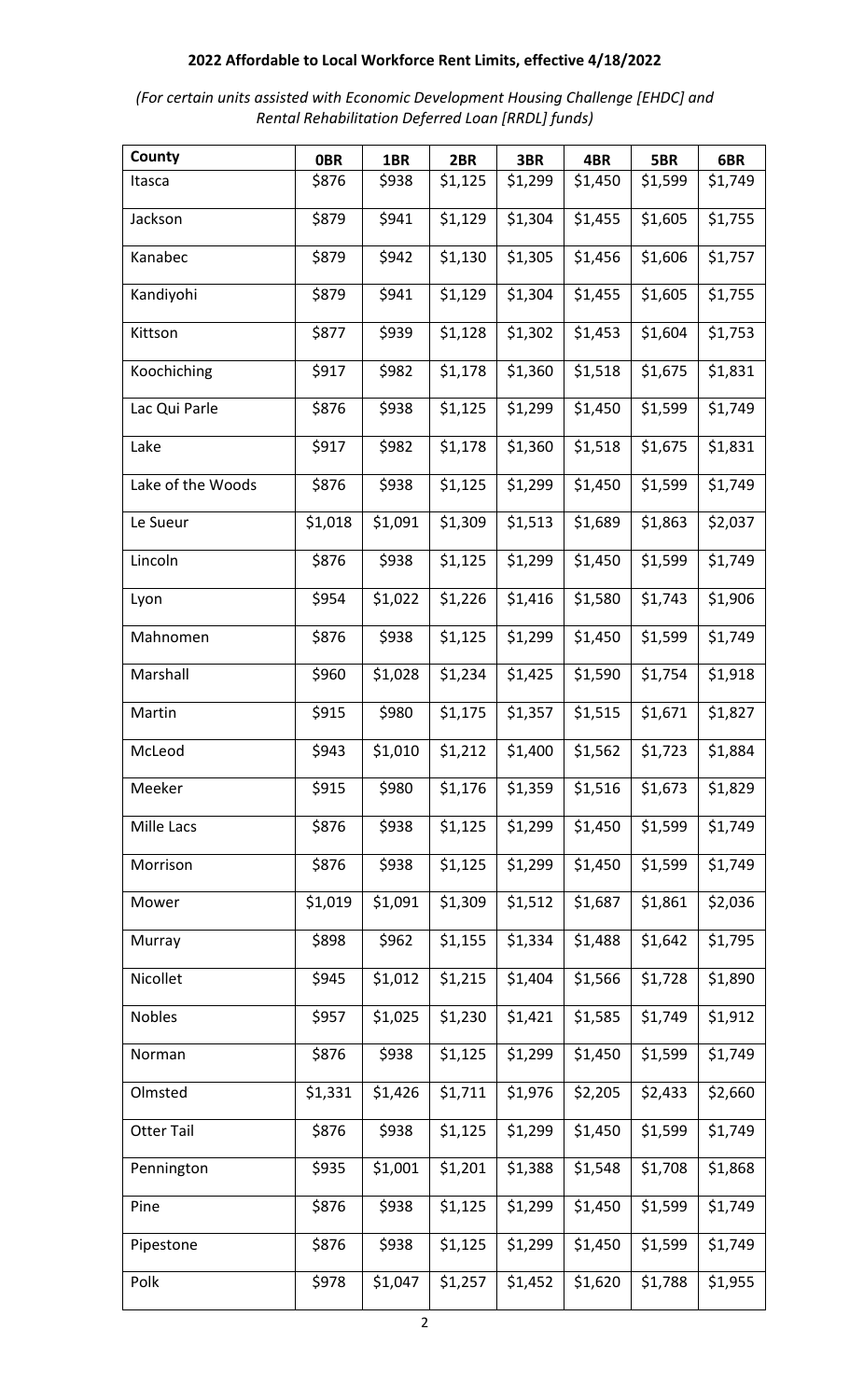| (For certain units assisted with Economic Development Housing Challenge [EHDC] and |
|------------------------------------------------------------------------------------|
| Rental Rehabilitation Deferred Loan [RRDL] funds)                                  |

| County                 | <b>OBR</b> | 1BR     | 2BR     | 3BR     | 4BR     | 5BR     | 6BR     |
|------------------------|------------|---------|---------|---------|---------|---------|---------|
| Pope                   | \$913      | \$977   | \$1,173 | \$1,354 | \$1,511 | \$1,667 | \$1,823 |
| Ramsey                 | \$1,343    | \$1,438 | \$1,725 | \$1,993 | \$2,224 | \$2,453 | \$2,682 |
| <b>Red Lake</b>        | \$897      | \$961   | \$1,153 | \$1,332 | \$1,486 | \$1,640 | \$1,793 |
| Redwood                | \$876      | \$938   | \$1,125 | \$1,299 | \$1,450 | \$1,599 | \$1,749 |
| Renville               | \$894      | \$958   | \$1,149 | \$1,327 | \$1,481 | \$1,634 | \$1,787 |
| Rice                   | \$1,015    | \$1,088 | \$1,306 | \$1,509 | \$1,683 | \$1,857 | \$2,030 |
| Rock                   | \$876      | \$938   | \$1,125 | \$1,299 | \$1,450 | \$1,599 | \$1,749 |
| Roseau                 | \$1,022    | \$1,095 | \$1,313 | \$1,517 | \$1,692 | \$1,867 | \$2,042 |
| Saint Louis            | \$999      | \$1,070 | \$1,283 | \$1,482 | \$1,654 | \$1,824 | \$1,995 |
| Scott                  | \$1,233    | \$1,320 | \$1,584 | \$1,830 | \$2,041 | \$2,253 | \$2,463 |
| Sherburne              | \$1,233    | \$1,320 | \$1,584 | \$1,830 | \$2,041 | \$2,253 | \$2,463 |
| Sibley                 | \$892      | \$956   | \$1,147 | \$1,326 | \$1,479 | \$1,632 | \$1,785 |
| Stearns                | \$1,025    | \$1,098 | \$1,317 | \$1,521 | \$1,697 | \$1,872 | \$2,048 |
| Steele                 | \$964      | \$1,033 | \$1,239 | \$1,431 | \$1,597 | \$1,762 | \$1,926 |
| Stevens                | \$1,013    | \$1,085 | \$1,301 | \$1,503 | \$1,677 | \$1,850 | \$2,023 |
| Swift                  | \$876      | \$938   | \$1,125 | \$1,299 | \$1,450 | \$1,599 | \$1,749 |
| Todd                   | \$877      | \$940   | \$1,127 | \$1,302 | \$1,453 | \$1,603 | \$1,753 |
| Traverse               | \$876      | \$938   | \$1,125 | \$1,299 | \$1,450 | \$1,599 | \$1,749 |
| Wabasha                | \$939      | \$1,006 | \$1,207 | \$1,395 | \$1,557 | \$1,717 | \$1,877 |
| Wadena                 | \$876      | \$938   | \$1,125 | \$1,299 | \$1,450 | \$1,599 | \$1,749 |
| Waseca                 | \$897      | \$961   | \$1,153 | \$1,332 | \$1,486 | \$1,640 | \$1,793 |
| Washington             | \$1,233    | \$1,320 | \$1,584 | \$1,830 | \$2,041 | \$2,253 | \$2,463 |
| Watonwan               | \$876      | \$938   | \$1,125 | \$1,299 | \$1,450 | \$1,599 | \$1,749 |
| Wilkin                 | \$914      | \$979   | \$1,174 | \$1,356 | \$1,513 | \$1,669 | \$1,825 |
| Winona                 | \$918      | \$984   | \$1,180 | \$1,363 | \$1,521 | \$1,678 | \$1,835 |
| Wright                 | \$1,233    | \$1,320 | \$1,584 | \$1,830 | \$2,041 | \$2,253 | \$2,463 |
| <b>Yellow Medicine</b> | \$876      | \$938   | \$1,125 | \$1,299 | \$1,450 | \$1,599 | \$1,749 |

Affordable rents are based on the lesser of: 1) most current average wages published by the Minnesota Department of Employment and Economic Development; or 2) most current rents affordable at 80% of HUD AMI. Beginning in 2017, in no case will the Affordable to Local